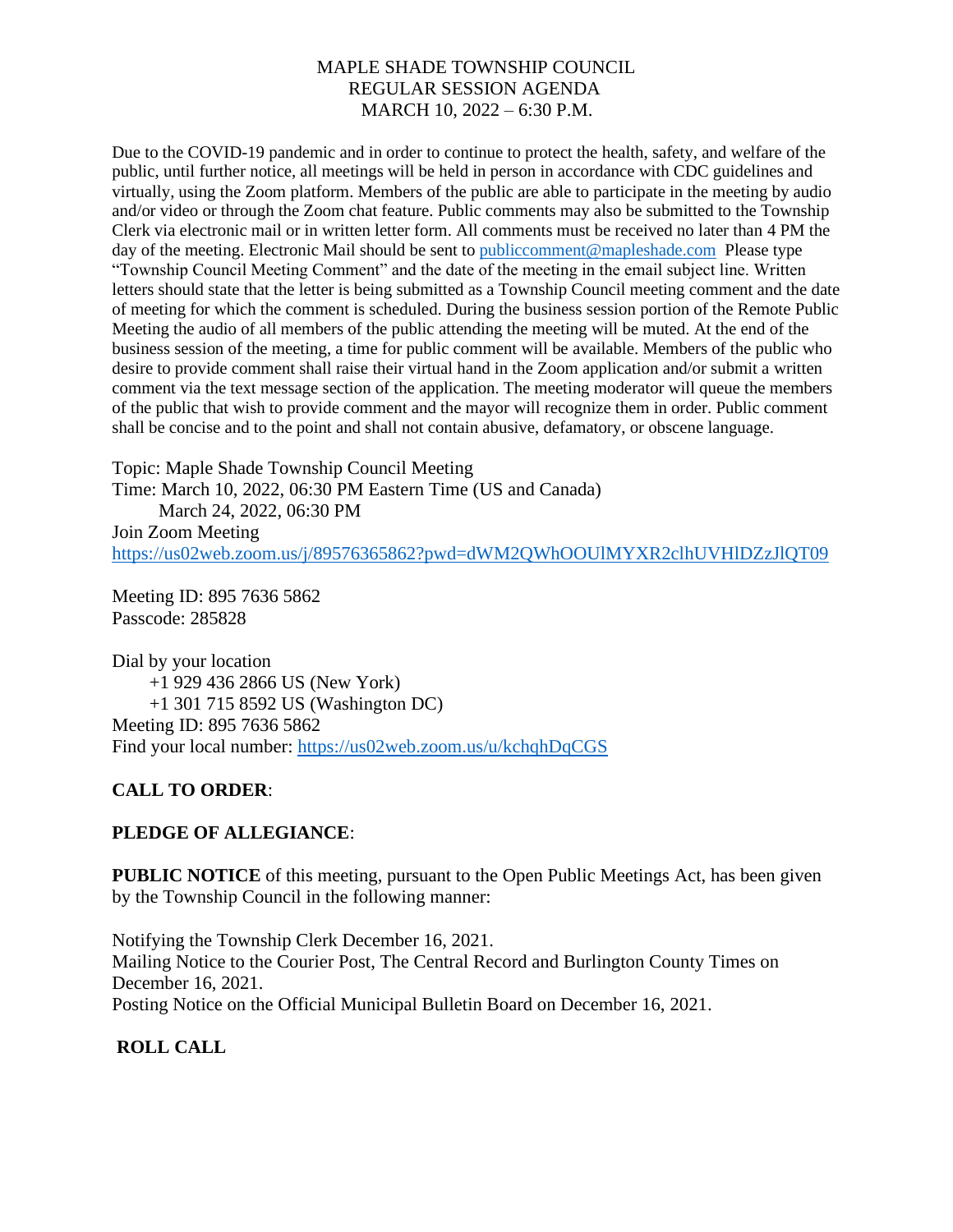**Resolution No. 2022-R-68** Resolution to Meet in Executive Session for the following:

1. Matters relating to Attorney/Client Privilege: Mews Agreement

Motion to Close: Second: All in Favor:

Formal action may be taken upon conclusion of Closed Session.

Motion to Open: Second: All in Favor:

Mayor of the Township Council then declares the meeting closed and directs that the tape be shut off. At conclusion of closed portion, Mayor of Township Council calls for a motion to reopen the meeting and turn the tape on.

#### **OPEN BOARD OF HEALTH MEETING**

| Reports – Manager Danson    |         |               |               |
|-----------------------------|---------|---------------|---------------|
| <b>Public Participation</b> |         |               |               |
| Motion to Close:            | Second: | Comments:     | All in Favor: |
| Motion to Adjourn:          | Second: | All in Favor: |               |

#### **PRESENTATION – REDEVELOPMENT; RPM WOODARD & CURRAN**

### **PROCLAMATION – ARBOR DAY**

### **ORDINANCE – INTRODUCTION AND FIRST READING**

**Ordinance No. 2022-03** A 2022 Ordinance to Exceed the Municipal Budget Appropriation Limits and to Establish a Cap Bank (N.J.S.A. 40A: 4-45.14)

| Motion for Introduction:         | Second: | Comments:                      | Roll Call: |
|----------------------------------|---------|--------------------------------|------------|
| Publication Date: March 16, 2022 |         | Public Hearing: April 14, 2022 |            |

**PUBLIC PORTION (for Consent Agenda Items)** Motion to Close: Second: All in Favor:

#### **CONSENT AGENDA**

**Resolution No. 2022-R-69** Authorize Uniform Construction Code Fee Schedule

**Resolution No. 2022-R-70** Authorize Interlocal Services Agreement Between the Burlington County Soil Conservation District and Maple Shade Township for Stormwater Management Facility Inspection and Other Related Services

**Resolution No. 2022-R-71** Appoint Jayne Eastwick as Deputy Tax Collector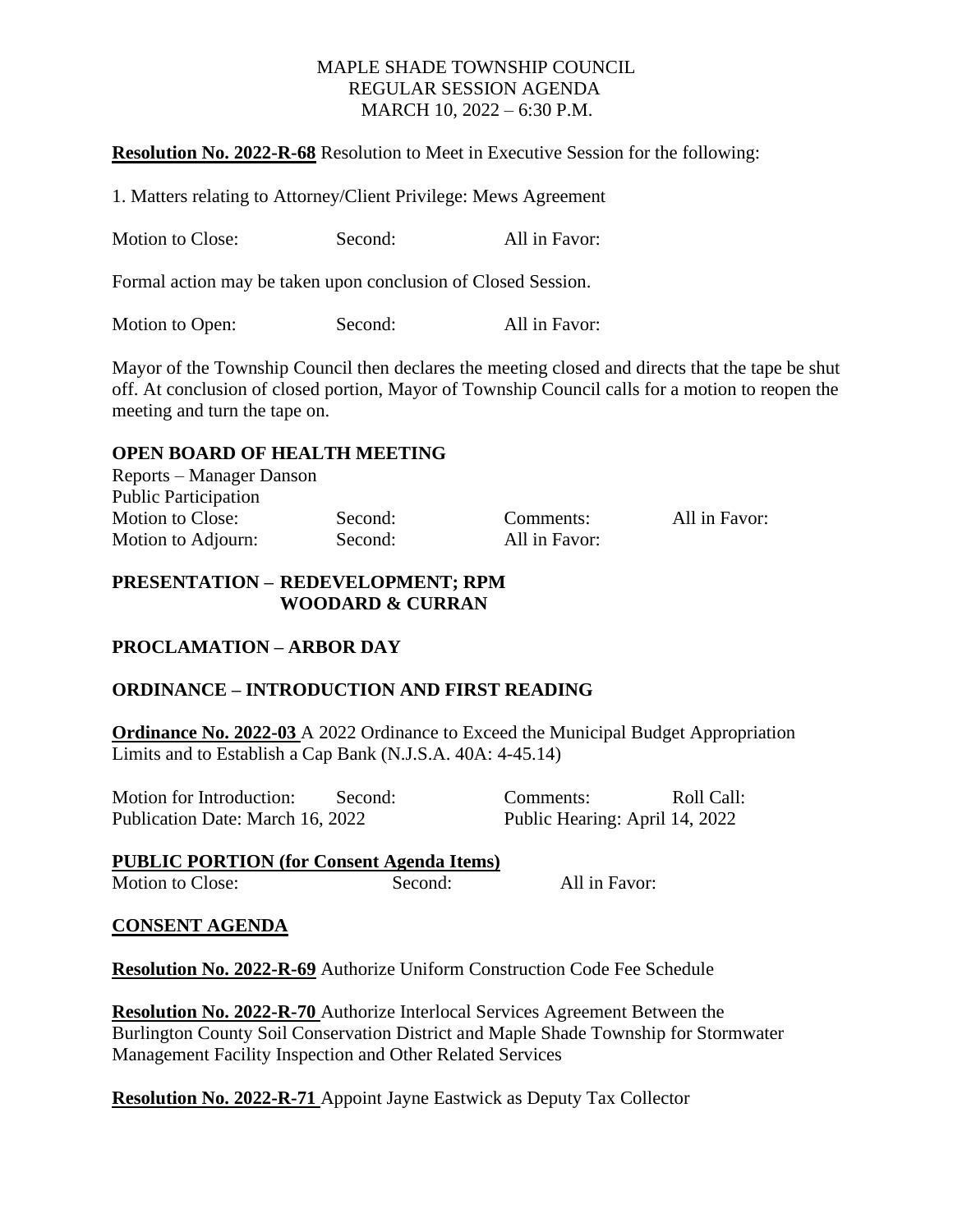**Resolution No. 2022-R-72** Resolution Adopting Technology Risk Management Standards in Compliance with the New Jersey Municipal Excess Liability Joint Insurance Fund's Cyber Risk Management Plan's Tier 3 Requirements

**Resolution No. 2022-R-73** Resolution Amending Cash Match for Stewardship Grant from New Jersey Urban & Community Forestry

| Motion to Approve Consent Agenda:        |         | Second: |               | Comments: | Roll Call: |
|------------------------------------------|---------|---------|---------------|-----------|------------|
| <b>APPROVAL OF EXPENDITURE LIST</b>      |         |         |               |           |            |
| Motion to Approve:                       | Second: |         | Comments:     |           | Roll Call: |
| <b>APPROVAL OF FEBRUARY 2022 MINUTES</b> |         |         |               |           |            |
| Motion to Approve:                       | Second: |         | Comments:     |           | Roll Call: |
| <b>PUBLIC PORTION</b>                    |         |         |               |           |            |
| Motion to Close:                         | Second: |         | All in Favor: |           |            |
| <b>STAFF AND PROFESSIONAL COMMENTS</b>   |         |         |               |           |            |
| <b>OLD BUSINESS</b>                      |         |         |               |           |            |
| 1. Operations                            |         |         |               |           |            |
| 2. Police Report                         |         |         |               |           |            |
| 3. Site Plan                             |         |         |               |           |            |
| 4. Advisory Board                        |         |         |               |           |            |
| 5. Cinnaminson Sewer Connection Review   |         |         |               |           |            |

#### **NEW BUSINESS**

- 1. VFW license fees
- 2. Budget

Motion to go Back into Close: Second: All in Favor:

Formal action may be taken upon conclusion of Closed Session

Mayor of the Township Council then declares the meeting closed and directs that the tape be shut off. At conclusion of closed portion, Mayor of Township Council calls for a motion to reopen the meeting and turn the tape on.

| Motion to Open: | Second: | All in Favor: |
|-----------------|---------|---------------|
|-----------------|---------|---------------|

MOTION TO ADJOURN UNTIL TOWNSHIP COUNCIL REGULAR MEETING SCHEDULED FOR MARCH 24, 2022, AT 6:30 PM